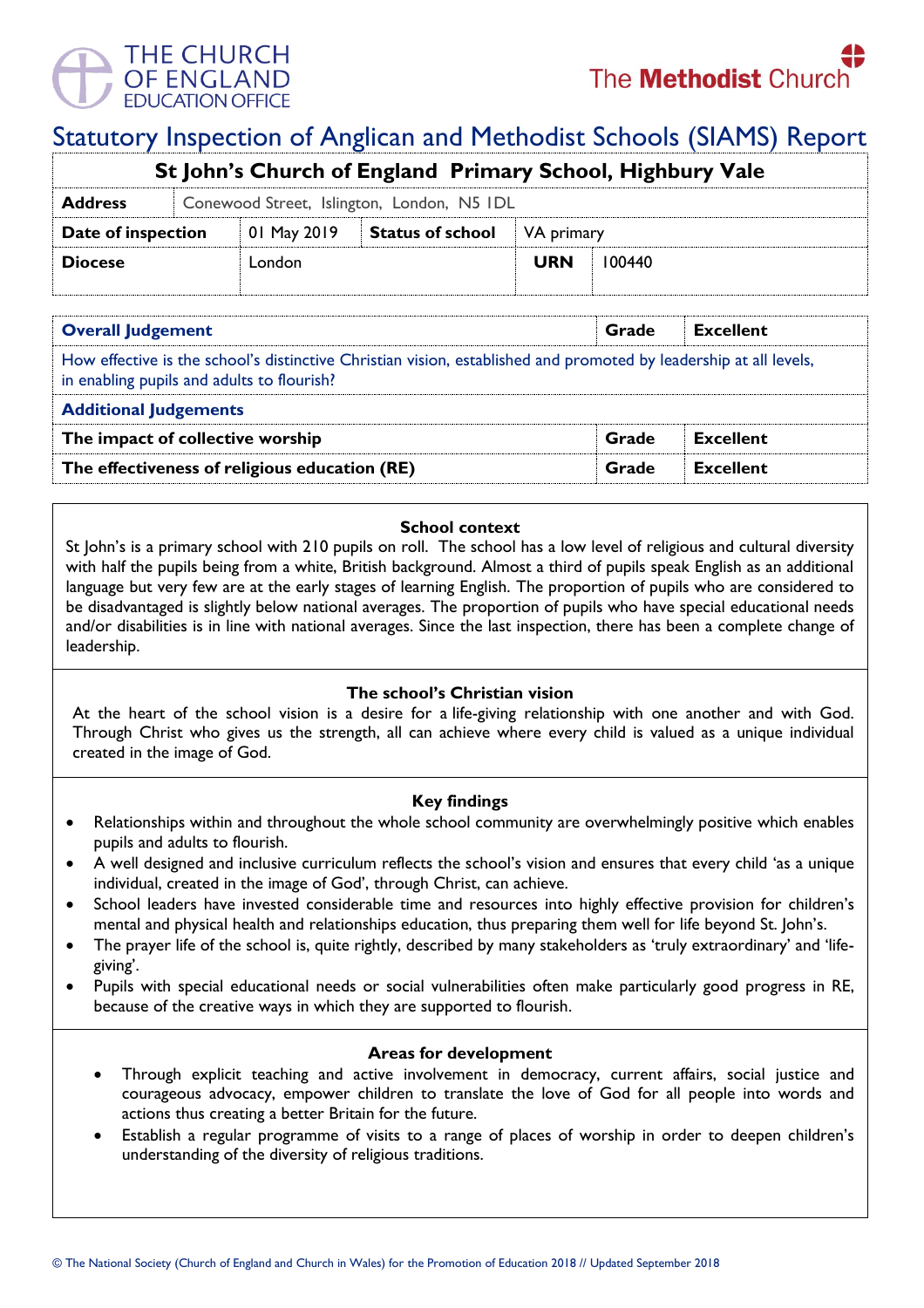How effective is the school's distinctive Christian vision, established and promoted by leadership at all levels, in enabling pupils and adults to flourish?

#### **Inspection findings**

St. John's is a truly inclusive, welcoming educational community with its roots firmly planted in the words of St. Paul, 'I can do all things through Christ who strengthens me'. Parents praise the way in which every child, regardless of ability, gender, background or ethnicity is nurtured as a unique individual and they clearly attribute this to the school's stated vision and its biblical roots. Leaders at all levels, including the elected pupil House Captains, take responsibility for modelling the vision and values in all aspects of school life. Induction of new staff and trainees is thorough. It includes the unique aspects of a church school, the importance of developing spirituality and keeping the school's vision at the very centre of school life. Since the last inspection, even though there has been a complete change of leadership, the school has remained true to its aims. This is because: the values, vision and ethos of the school has been embedded amongst all parts of the school community for many years. The governors regularly monitor and evaluate the effectiveness of the school and policies are designed to promote the school's vision. Areas for development from the previous inspection have been addressed.

The vision for all to achieve, regardless of their starting points is the driving force behind the intelligent design of the curriculum. For example, the pedagogy behind the maths curriculum is that every child, regardless of ability, starts the learning journey at the same point and travels as far as they are able. An emphasis on questioning, enquiry and problem solving skills in many areas of the curriculum ensures that pupils will be equipped for life in modern Britain. National assessments show that standards at St. John's are above the national average. Pupils have high aspirations and many quote the words of St Paul as being the source of their confidence.

School leaders are unashamed in their commitment to focus, not just on test scores but, on curricula that ensure pupils develop '... life-giving relationships with one another and with God'. In pursuit of this vision, leaders have invested considerable training, resources and timetable space in establishing a comprehensive personal, social and health education (PSHE) curriculum. This curriculum complements, very well, religious education (RE) lessons, prayer times and reflection opportunities. Pupils speak eloquently about the importance of forgiveness and reconciliation, with one boy explaining, 'Probably the lunch hall or the playground is where most forgiveness and reconciliation actually goes on [but] you can talk about it in Prayer Space or RE if you like.' Relationships within all parts of the school community are overwhelmingly positive. Pupils flourish because they feel safe with, and respected by, children and grown-ups at school. Staff flourish because they feel valued, part of the community and their training needs are met. There is a well-established culture in which children will challenge each other in their attitudes to diversity and difference. Poor behaviour is rare and parents report that incidents are dealt with quickly and compassionately with a focus on forgiveness, reconciliation and rehabilitation.

As well as explicit teaching about positive relationships within the school, pupils learn to value and contribute to the wider community. Links with charities such as Goodwill Children's Homes and the Memory Café at one of the parish churches mean that they develop empathy and understanding of the lives of others. Children speak passionately about the charities they support and the importance of working together to 'stop unfair-ness' and 'give opportunities to others that don't have the same advantages as us'. In order to fulfil the school's vision enabling every child of God to achieve, pupils need more opportunities to be involved with social action and advocacy projects.

Staff and parents speak highly of the way in which being part of the school community has provided support through even the most difficult of times. One parent explained how it was only when she became part of the school that she truly felt a part of the wider community. Leaders consistently ensure that policies, protocols and staff training not only support positive and safe relationships but that they stem from, and move the school towards, achieving its vision. Close links with the diocese, various networks and three local churches result in many mutual benefits for all parties. For example, good practice and training are shared and governors are supported in their self-evaluation of the school as a church school. Local clergy explain how engagement with the school pushes them to be more creative in their own parishes. In return, through links with the churches, the school community gains added depth to its connection to the local community. The RE leader shares her expertise and innovative ideas with deanery and diocesan schools.

The highly effective RE leader is non class based which reflects the commitment of the senior leaders to support development in this subject. Because teachers receive regular training and feedback about their teaching, they feel supported and confident in the teaching of the RE curriculum. The introduction of an innovative 'Core Learning Journey' template, designed by the RE leader, has had significant impact on the way that teachers plan to ensure